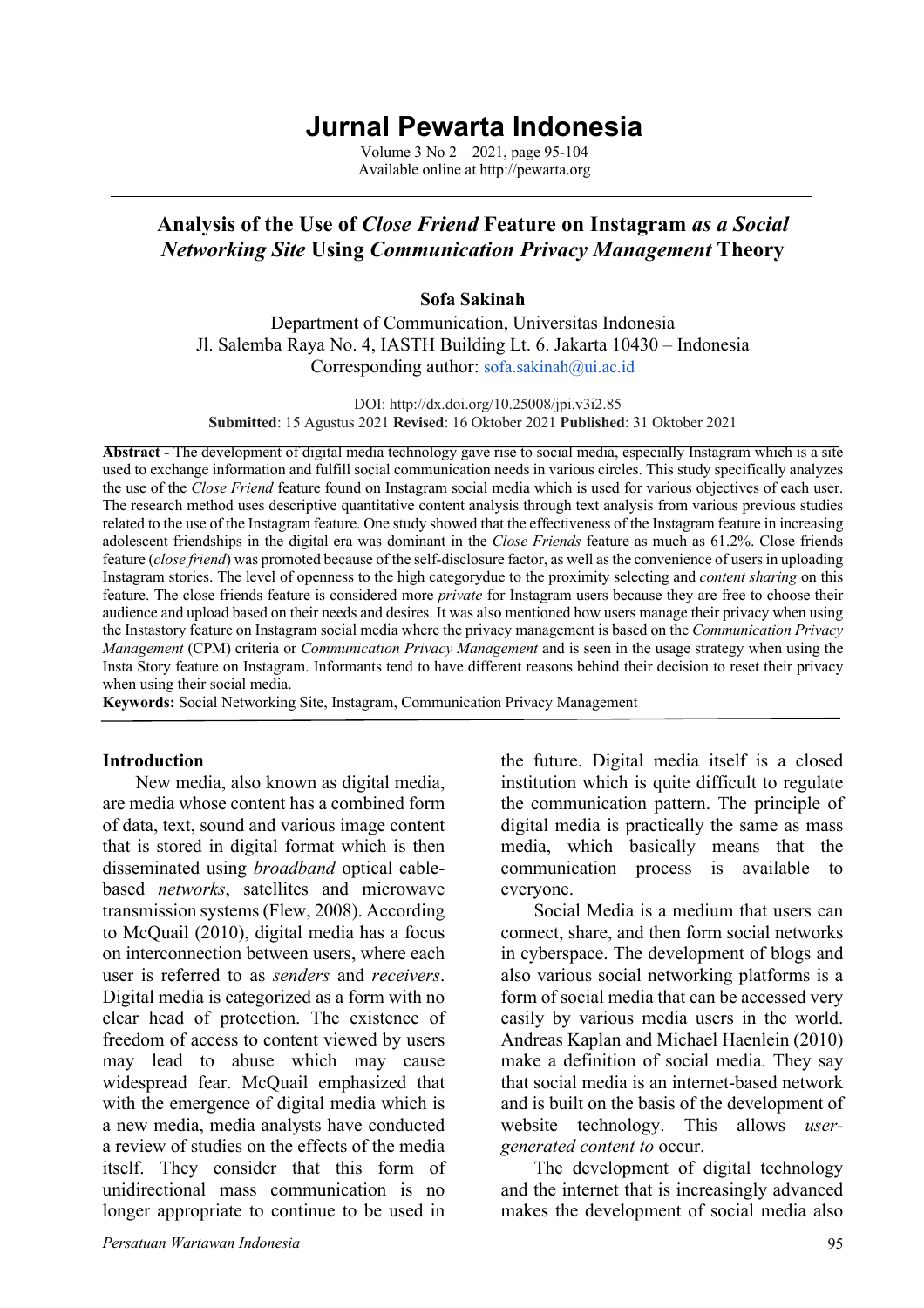grow rapidly. Currently, accessing various social media applications can be done anywhere and anytime using only a *smartphone*. The speed in accessing information through social media can make various major phenomena such as mass movements demand something. This happens in both developed and developing countries such as Indonesia. With the speed of access to information, social media has also begun to reduce the popularity of conventional mass media in terms of the dissemination of actual news (Lesmana, 2012).

The most common definition of *Social Networking Sites* (SNSs) is that proposed by Boyd & Ellison (2008, p. 211) which defines SNSs as web-based services that enable individuals to: (1) have a public or semi-public profile account in an involved system; (2) show a list of other users with whom or with what accounts they share the connection, and (3) view and track a list of each user's connections and/or those made by other users in a system.

Cornelissen (2014) also explains that social networking sites allow users to find new friends and even expand their circle of friends that are not just friends in real life (Cornelissen, 2014). In addition, another word for SNSs, namely *Online Social Networks*  (OSN) (Kayes & Iamnitchi, 2017) is a permanent presence in the personal and professional life of today of a large segment of the population, with direct consequences for offline activities. Built on a foundation of trust - users connect to other users with similar interests or overlapping personal trajectories - OSN and related applications extract unprecedented volumes of personal information. *Online Social Networks* (OSN) have become a major cultural phenomenon for millions of Internet users by combining usergenerating profiles with communication mechanisms that allow users to become pseudo-permanently "in touch", increase users' real-world social connections and better integrate our online and offline lives. Not surprisingly, then, serious privacy and security risks arise, positioning themselves along two main types of attacks: attacks that exploit implicit trust embedded in stated social relationships; and attacks that harvest users'

personal information for unwanted use (Kayes & Iamnitchi, 2017)

## *Instagram as SNS and the Close Friend Feature*

Instagram is one of the social media that has very many users, which has the main service for sharing photos and videos. It was explained that Instagram social media users in Indonesia in November 2019 reached 61.6 million users (Kompas.com, 2019). Instagram has many users because of the advantages it has, such as a means of exchanging or providing information, the features that are used for business development, the ease of using the service, to the freedom to use an Instagram *account* to present products or as a media portfolio of works (Dewi & Janitra, 2018).

Another interesting factor from Instagram social media is analyzing how users interact and treat their accounts very varied. Sherry Turkle in (Dewi & Janitra, 2018) explained that networked technology makes a person have a more fluid and fragmented identity. In their writings, Palfrey and Gaser explain that the birth of the internet has also led to changes in the *mean* or meaning in an effort to build and manage identity while in the online world.

Many Instagram fans now have more than one Instagram account or even limit the audience that can reach their uploads. One study revealed that Instagram users use other accounts to show the self-image that the account owner wants to build to their target audience, while other accounts are used by the owner to upload things that reflect their different characters (Kang & Wei, 2018). Account users do not want to show themselves in *real* because their main account is used to show their positive image (Dewi & Janitra, 2018), can be accessed by many people (Emeraldien, Aulia, & Khelsea, 2019) and has the potential to create controversy or offend a parties (Kang & Wei, 2018).

In 2018, Instagram released a close friend feature that allows users to select who can access the uploads published by the owner. These points are intended to provide comfort for Instagram users when explaining things that are of course intended for the people around them that they want (Pardes, 2018).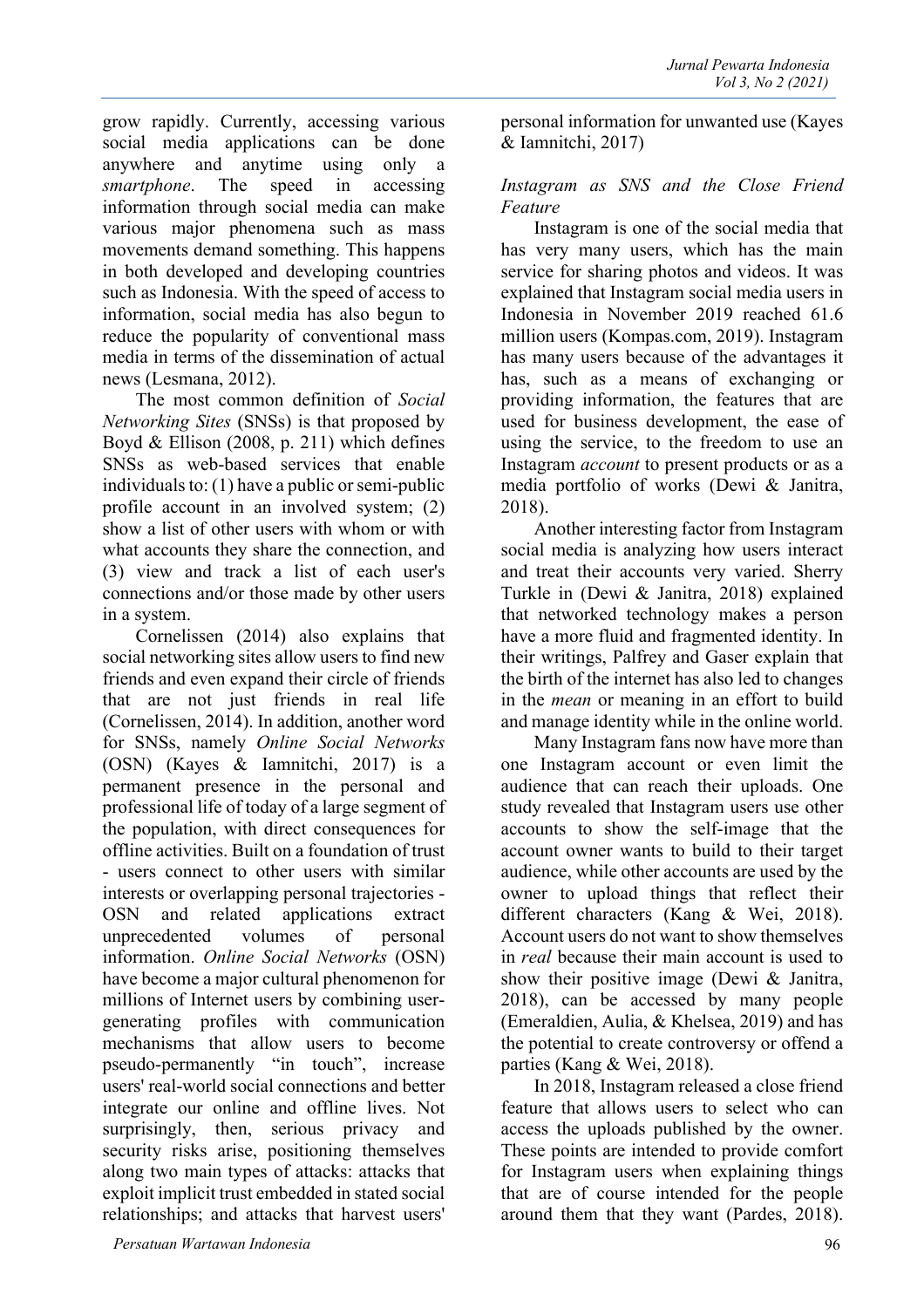There is something that is quite interesting that some people continue to use the services of close friends on their other accounts in which there is a close audience and an audience that the account owner has trusted. This fact contributed to the existence of this research. The research conducted is also used to find out what the actual objective of the account owner is to use the close friends feature and how the communication privacy management process they do.

Closest friends are emotional relationships that grow between two or more individuals, both of the same sex and of different genders, which are based on mutual understanding, respect, and trust between one another (Diantika, 2017). Close friends have an influence on the formation of individual character or personality. In many cases, close friends have a strong enough impact in making big decisions (Zulfa, Heryaniningsih, Saputra, & Putri, 2018). Close friends can be the center of social and emotional support, because friends have the function of providing ego support, intimacy or attention, and making individuals able to express their identities properly and appropriately (Rahma & Prasetyaningrum, 2015).

Social networking can be said to be a very popular thing in today's world as it can be seen that millions of people have used various forms of social networks that allow individuals to connect with friends and family, and share personal information. However, problems related to maintaining the privacy and security of a user's information can occur, especially when the content uploaded by the user is multimedia, such as photos, videos, and audio (Rathore et al., 2017).

The emergence of choices regarding the appearance of public connections is used as a crucial factor in SNS. The friends list includes links to each friend's account, which makes it possible for other users to browse the network by clicking on the friend account list. On most sites, the friends list is visible to anyone who is allowed to view the profile, although there are exceptions (Boyd & Ellison, 2008).

#### **Theoretical Frameworks**

| The                                 | Communication |  | Privacy |  |
|-------------------------------------|---------------|--|---------|--|
| Management theory, coined by Sandra |               |  |         |  |
| Persatuan Wartawan Indonesia        |               |  |         |  |

Petronio, is presented to explore the privacy management system that is run by individuals in managing their personal information. Petronio said that communication privacy management theory provides a mind map that describes a system for understanding the communicative aspects of how people make judgments about the management of their personal information with others (Petronio, Communication Privacy Management Theory, 2016).

Petronio has an assumption that the exposure of personal information can lead to two different directions (Griffin, 2011). The first option is that the disclosure of personal information can be a step in strengthening the relationship between the original owner of the information and the recipient of the information. The second thing that makes it possible is that the disclosure of personal information can also lead to a messy relationship when the other party turns out to be unable to deal with what is conveyed to the individual, it could even be that the person intentionally shares the information with others. In 2013, Petronio explained that there were three prominent axioms in CPM theory, namely privacy ownership, privacy control, and privacy turbulence (Petronio, Brief Status Report on Communication Privacy Management Theory, 2013).

Thompson describes three crucial principles in CPM Theory, namely (Thompson, Petronio, & Braithwaite, 2012):

(1) Privacy ownership means that individuals believe that they are the real owners of their personal information. They have the right to decide whether to give or deny access to their personal information and determine how the recipient of the information should behave with that information (Petronio, Communication Privacy Management Theory, 2016);

(2) Privacy control is an activity where the original owner of the information makes rules regarding matters relating to his personal information. In addition, when providing such information, the original owner expects the recipient to comply with the previously established rules. There are three limitations that need to be discussed by the owner with the information, namely boundary ownership,

97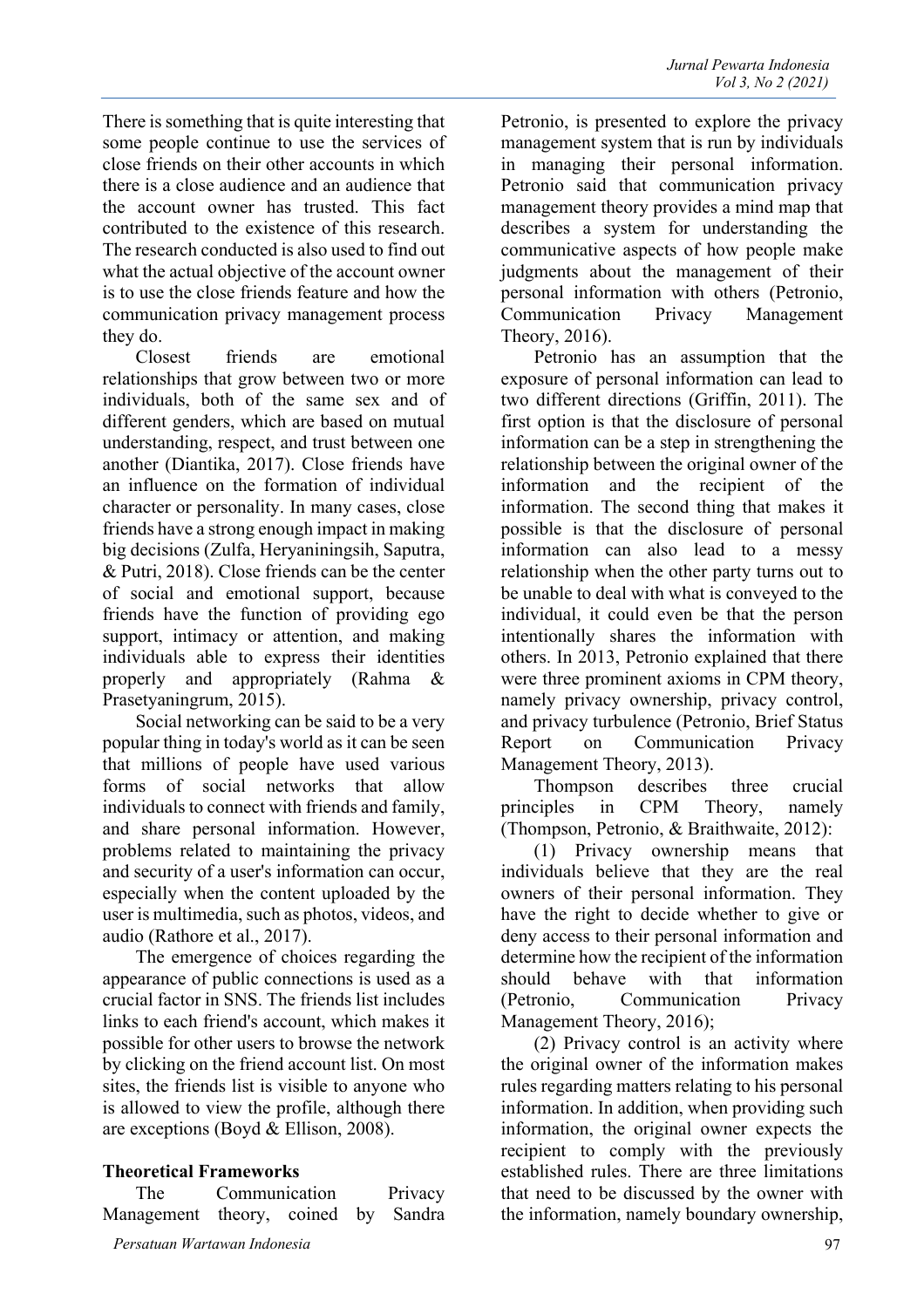boundary linkage, and boundary permeability (Griffin, 2011). *Boundary ownership* relates to ownership of information and who decides whether or not personal information is shared with third parties. Boundary linkage relates to parties who are allowed to know the personal information. Boundary permeability relates to how much personal information can be shared with third parties;

(3) Privacy turbulence occurs when the co-owner of the information does not know or does not comply with pre-established rules. Privacy turbulence can cause disruption to complete failure of existing privacy management.

Griffin also divides privacy turbulence into 3 (three) categories, namely fuzzy boundaries, intentional breaches, and mistakes (Griffin, 2011). Fuzzy boundaries are situations when the co-owner of information does not have any negotiation or agreement regarding information *boundaries* that can be presented. *Intentional breaches* are conditions where the co-owner knows the existing agreement, but deliberately disobeys the agreement. Meanwhile, mistakes are situations where the co-owner of the information spreads the personal information unintentionally.

Communication Privacy Management (CPM) is a theory that describes a map that shows that people make choices about disclosing or hiding private information based on criteria and conditions that they consider important, and individuals believe that they have the right to own and regulate access to their private information (Petronio, 2002). Communication Privacy Management (CPM) is interested in explaining people's negotiation processes around disclosing private information. "*CPM theory offers a privacy management system that identifies ways privacy boundaries are coordinated between and among individuals*" (Petronio, 2002).

Communication Privacy Management Theory from Sandra Petronio, communicators should have their own judgment and choice of regulations regarding what to say, and what to keep from the public. We must consider and organize the messages we produce, share and distribute to a wide audience.

If you see many cases of someone's

unwiseness in social media, it is not caused by low or high education but is related to the mentality of the user. Some case examples show that the potential can be experienced by anyone who uses social media beyond legal and ethical boundaries.

For example, the strangeness of the title and content, the lack of clarity of the source, the ambiguity of the media *links* it uses, which are sensational and often provocative, and a number of other markers. However, hoaxes are often easily accepted by people because they are often good at taking advantage of the psychology of people who are hit by comfort, uncertainty, disappointment, so they often ignore the limits of communication privacy that should be maintained and managed.

## *Basic Assumptions of Communication Privacy Management*

Communication Privacy Management Theory (CPM) is interested in explaining people's negotiating processes around disclosing private information. Petronio (2002) states that people define private information as information about things that are very meaningful to them. Therefore, the process of communicating private information in relation to other people becomes private disclosure. CPM focuses on self-disclosure rather than self-disclosure. This emphasis away from self-disclosure makes a clear distinction between the definition of CPM and traditional research on openness. CPM views this definition differently in three ways. First, self-disclosure places more emphasis on the personal content of disclosures than traditional literature on self-disclosure. In addition, CPM studies how people do disclosures through a system based on rules, and lastly CPM does not see that disclosure is only related to self. As Petronio (2002) observes, this CPM theory does not limit this process to the self, but extends to include many levels of opening including the self and the group.

Communication Privacy Management Theory proposes five basic assumptions: private information, private boundaries, control and ownership, a rule-based management system, and management dialectic. The first assumption is Private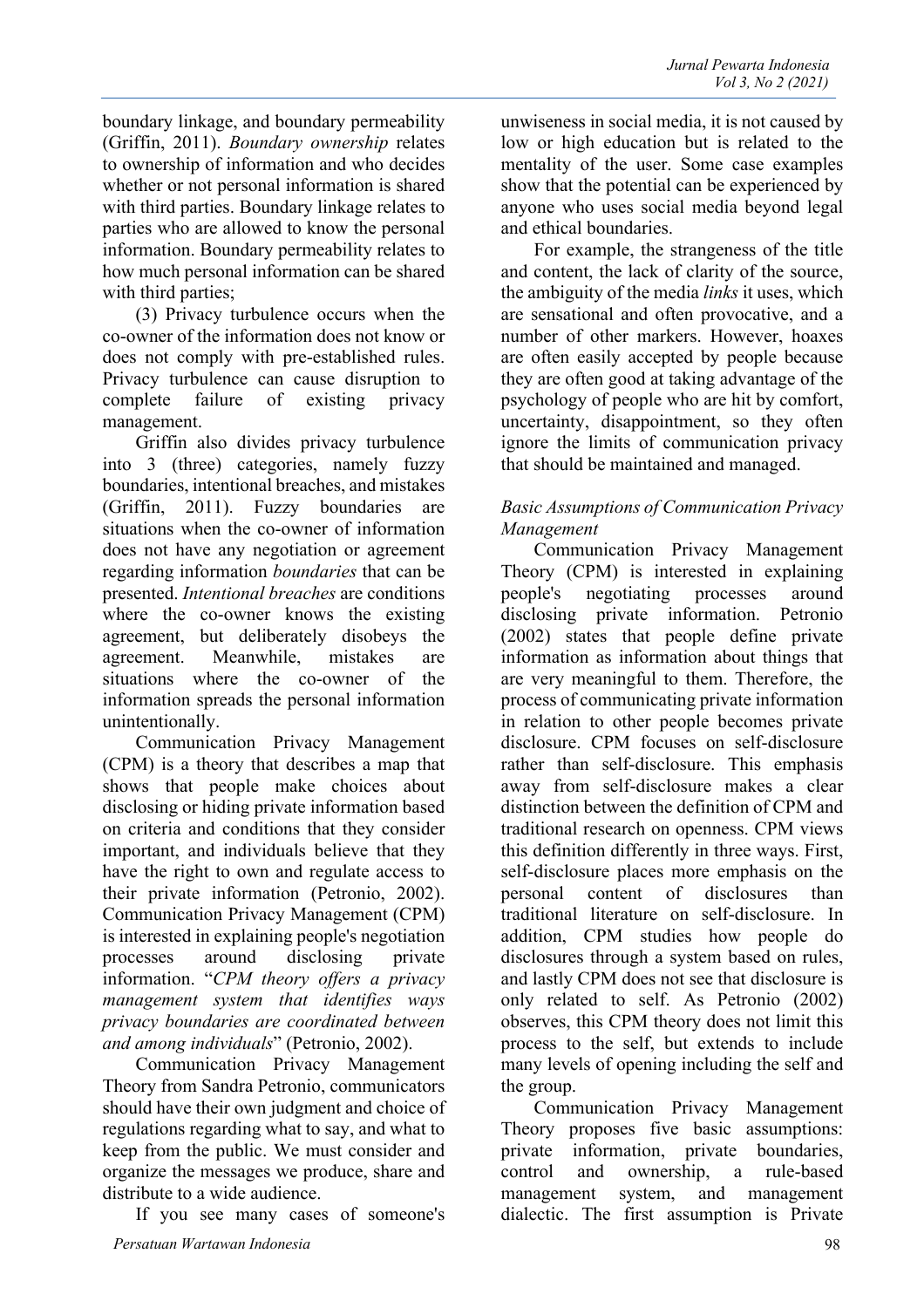Therefore, there are two concepts in this private information, namely intimacy and personal disclosure (West & Turner, 2008). The second assumption is Private Boundaries, on the assumption that there is a "boundary line" that provides a boundary between being public and being private. On one side of this limitation, a person will keep private information for himself (Giles, Gallois, & Elemers, 1998) and on the other hand people will disclose some private information to others in their social relationship with them. When private information is shared within the boundaries around it, it is called a *collective boundary*, whereas when private information chooses to be kept by an individual and not disclosed to anyone, the boundary is called a *personal boundary*.

The third assumption is Control and Ownership, this assumption explains that everyone who feels they have private information about themselves, they believe that they should be able to control who (if any) is allowed to access this information. The fourth assumption is a Rule-Based Management System, which explains that this system is a framework for understanding the decisions a person makes regarding private information. Rules-based management systems allow processing at individual and collective levels and are complex arrangements consisting of three processes: privacy rule characteristics, boundary coordination, and boundary turbulence.

The characteristics of privacy rules have decision criteria, namely cultural, gender, motivational, contextual, and risk-benefit ratio. Boundary coordination refers to how individuals manage shared information with co-owners of private information. Then boundary turbulence relates to situations where the rules on boundary coordination are not clear, or one of the parties violates them. Finally, the fifth assumption is Management Dialectic, this assumption focuses on the tensions between the desire to disclose private

information and the desire to cover it up.

The roots of the theory of Communication Privacy Management (CPM) theory are assumptions about the way an individual thinks and communicates. The definition of information in this theory is something secret (private), which means that the information is very meaningful to them or it can also be called private information (Sarafinelli, 2019).

It is this ability to manage private information that makes people feel that they are the rightful owners of the information shared about themselves. So, they have the right to set boundaries for others. Privacy rules have five characteristics, namely based on cultural criteria, gender criteria, motivation criteria, context criteria and risk and benefit ratio criteria. (West & Turner, 2008:261). These principles are basically how to define self-disclosure made on Instagram set through the disclosure of privacy information. So that Instagram users need to set controls and limits when disclosing information in order to protect their personal information (Liu, Z., & Wang, X. 2018).

#### **Material and Methodology**

Privacy Management on the use of social media can happen to everyone who uses the channel to communicate. The method used in this research is a qualitative approach. While this type of research uses a qualitative descriptive type. Where the researcher will explain how Instagram platform users manage their privacy when using the *close friend*  feature for various purposes.

Methodology The research approach that will be used is a qualitative approach. Qualitative researchers emphasize the socially constructed nature of reality, besides that there is a close relationship between the researcher, the subject, and the pressure of the situation (Nugrahani, 2014). To get information is done by collecting data themselves through checking documents, or observing behavior (Creswell, 2009:175).

Qualitative research has a tendency to collect, analyze, and interpret data simultaneously. Data collection is done by collecting data through literature studies. Literature study is a method that collects theory and research related to research topics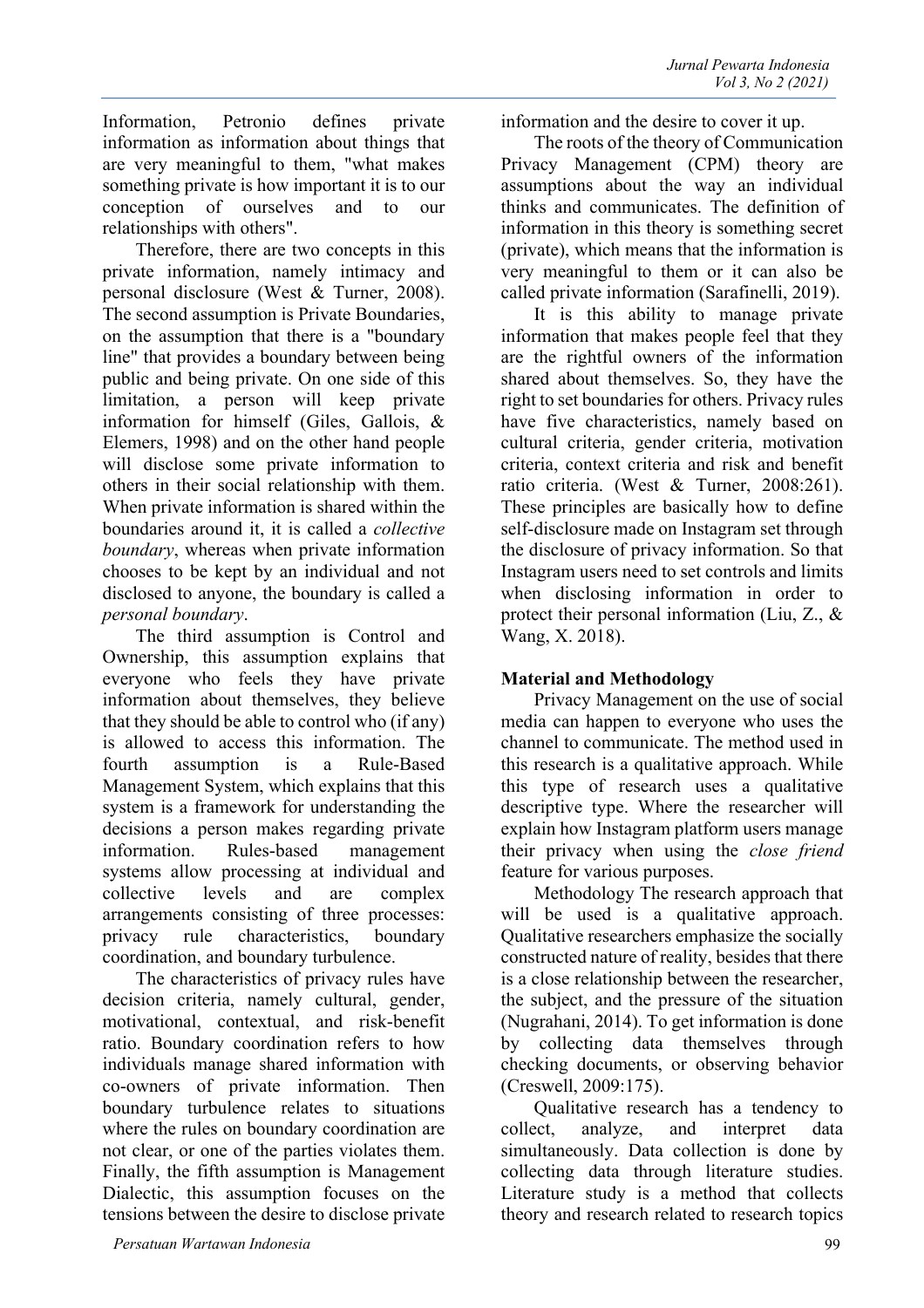(Ridley in Mizanie & Irwansyah, 2019). All literature searched and collected came from various sources such as books, journals, news, and the results of previous research. After all the literature is collected, then the research is carried out by compiling the literature according to the topic so that it can provide broader conceptual knowledge.

#### **Result and Discussion**

In CPM theory, information is very meaningful to individuals or it can also be called private information. It is this ability to manage private information that makes people feel that they are the rightful owners of the information shared about themselves. So, they have the right to set boundaries for others. Privacy rules have five characteristics, namely based on cultural criteria, gender criteria, motivation criteria, context criteria and risk and benefit ratio criteria. (West & Turner, 2008:261).

Based on the latest research conducted by Zainuri in 2021 regarding the use of the Close Friend feature on Instagram used by students at Sebelas Maret University, it can be concluded that in general, informants claimed to use the close friend service on their second account because they felt uncomfortable and wanted to keep their privacy. In addition, informants use the close friend service to provide information that they think is dangerous if shared with the wider public. Informants also use the close friend service on the second account to avoid wrong judgments when sharing something on their second account in general. In addition, the informant also uses the close friend service on his second account because he needs space to issue his complaint (Zainuri, 2021).

In determining who is allowed to know the personal information they share, each informant has their own way. This is because the account followers of the two informants are already their close friends, so another, more personal reason is needed. Some have three categories of considerations, based on emotional closeness, people who are more trusted than others, and have similar interests.

In determining the private limits regarding their personal information, seven out of eight informants admitted that they did

not negotiate the existing limits with the people they put on their close friends list on their second account. This is because the account owner has given trust and hopes that the people they enter will understand by themselves that the information shared is personal information.

Meanwhile, one informant admitted to conveying the limitations he had because he thought that everyone had a different way of managing their own close friends.

In conditions of privacy turbulence, each informant deals with it in a different way. Some of the informants responded based on the impact they had, talking directly to the person spreading the information, or choosing to keep their distance. Regarding the action to be taken, most of the informants admitted that they would remove the person from the close friend list of their second account. Meanwhile, several informants claimed to be removing the person from their second account, blocking the person, or choosing not to take action.

Another study conducted by Kamilah and Lestari in 2020 revealed that users use Instagram to create an impression, interest, relationship and build the image of Kamilah & Lestari, 2020). In addition, users also have different information boundaries regarding their privacy. Through the *Communication Privacy Management* theory, it was also stated that there are regulatory criteria used by users to consider when they want to disclose information through Instagram. Cultural criteria such as customs, norms, and religious values that exist in users, gender criteria in the form of gender expression and clothing, motivation criteria in the form of encouragement and feelings of pleasure, context criteria in the form of positive things, not offending other parties and environmental conditions, risk criteria Benefit is a comparison of the amount of profit or loss that users will get after making disclosures.

In this study, the method used by users to manage their Instagram privacy is by deciding not to disclose their privacy at all on Instagram or creating a second Instagram account that is devoted to disclosing privacy. The second account used is only followed by people closest to and trusted by users which makes it more flexible to disclose their privacy.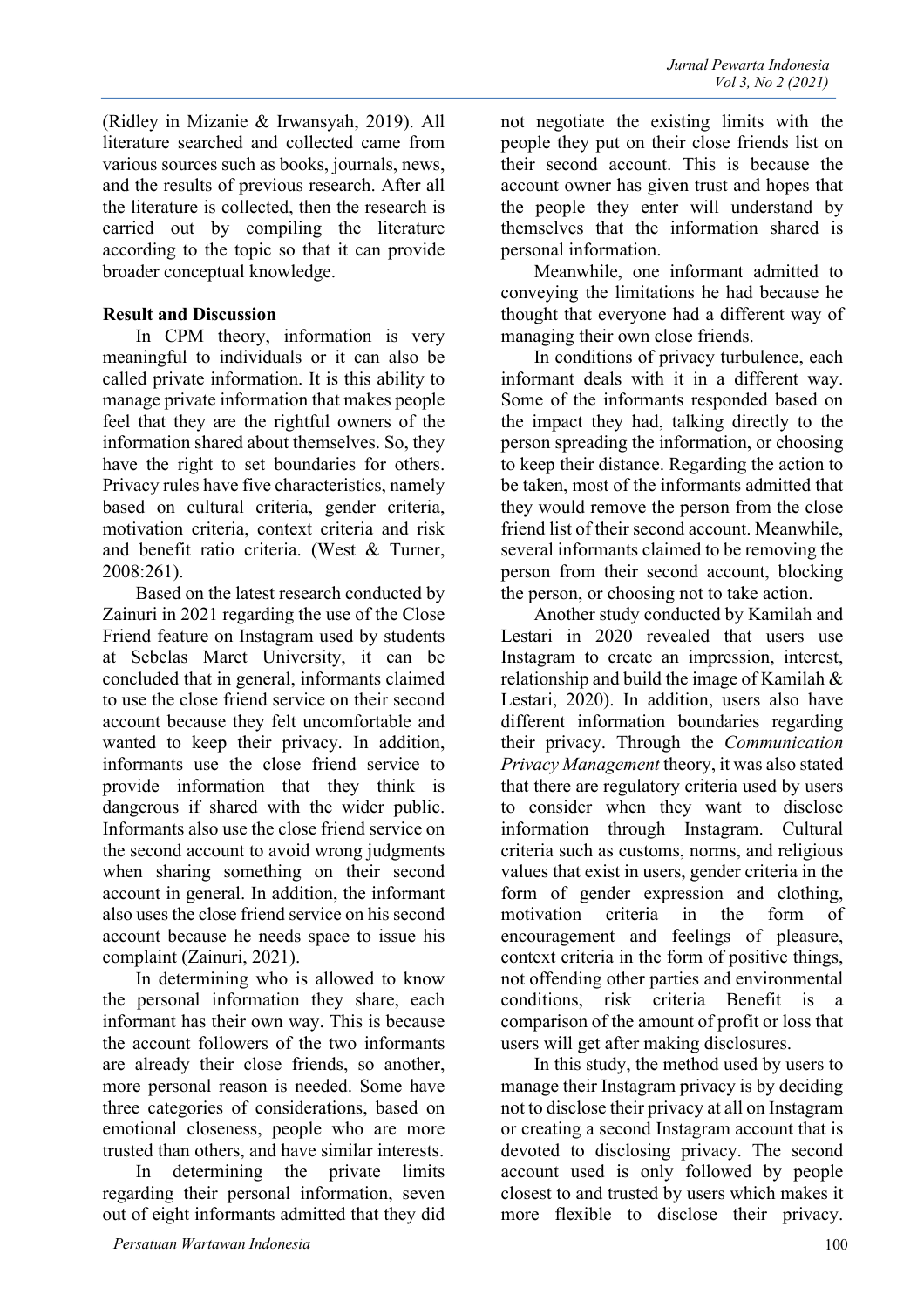Generally, a person discloses to others gradually, starting from superficial things about himself to things that are personal and intimate. However, in this study, the selfdisclosure process carried out by informants through Instagram social media tends to be done randomly and not gradually. On the main Instagram account, users include their real identities in their profiles. Informants 4 and 5 presented their full profiles and even added their employment or education status as well as their domicile to display a positive impression and increase their self-worth.

While on the other hand, Informants 1 and 3 explained that in displaying their profiles sometimes they made their accounts look anonymous or used names and profile photos that were not themselves. Informants do this to protect their identity at certain times, because according to them there are times when they do not want their real identities to be known. In the end, it can be seen that the control exercised by the informants in providing information which according to the informants is quite private about themselves in its own way.

Informants 2 and 3 chose not to share private information as much as possible or by using features provided by Instagram such as the hide story and close friend features which they can use to hide uploads from some of their followers. Informants 1, 4, and 5 actually chose to create a second Instagram account which they used as a special place to share more private information about themselves. In the research conducted by Pamungkas regarding CPM on the second account on Instagram, it also stated that informants filtered people who were allowed to follow and access their second account by implementing the protect/private feature and not everyone who sent follow requests would be accepted. Only people who are considered close and trusted by the informant can access this second account (Ultimate, 2019).

This account is also anonymous, which

does not use the user's real name, photo and profile. When in an anonymous situation, a person will feel that he can express their true feelings and thoughts freely (Misoch: 2014). The view of rules contained in CPM theory distinguishes why individuals choose to stop or disclose personal information. Decision making to set personal rules has certain criteria such as cultural criteria, gender criteria, motivation criteria, contextual criteria, and risk or benefit ratio criteria (Griffin, 2012). The informants have applied the criteria of privacy rules and various ways in the process of disclosing themselves through Instagram. This can be seen from how all informants went through various stages of criteria such as culture, gender, motivation, context, and risk-benefit which were taken into consideration in making decisions to reveal themselves on their Instagram accounts.

The reason is that Instagram users carry out privacy management on their Instagram accounts because they want to feel safe about the misuse of their privacy information. In addition, there were experiences experienced by some informants in the form of negative comments. This study also found that the informants used various methods or their respective strategies when disclosing matters related to their privacy. As done by Informants 2 and 3 who use the features provided by Instagram such as closefriends and hide stories or form a second account. This is done because of the feeling of wanting to keep uploading their privacy and still having control over that information. In addition, the influence of the informant's experience when facing negative reactions to him.

The phenomenon of creating a second account by Instagram users is proof that they are revealing themselves and causing privacy that should not be for public consumption to be mixed into the public sphere. According to the informants, this was done because in their first Instagram account they only showed things from their best side that could make other people interested. Meanwhile, the second account is where they issue all their complaints and become their real selves. The researcher saw that the informants who used two Instagram accounts divided the roles and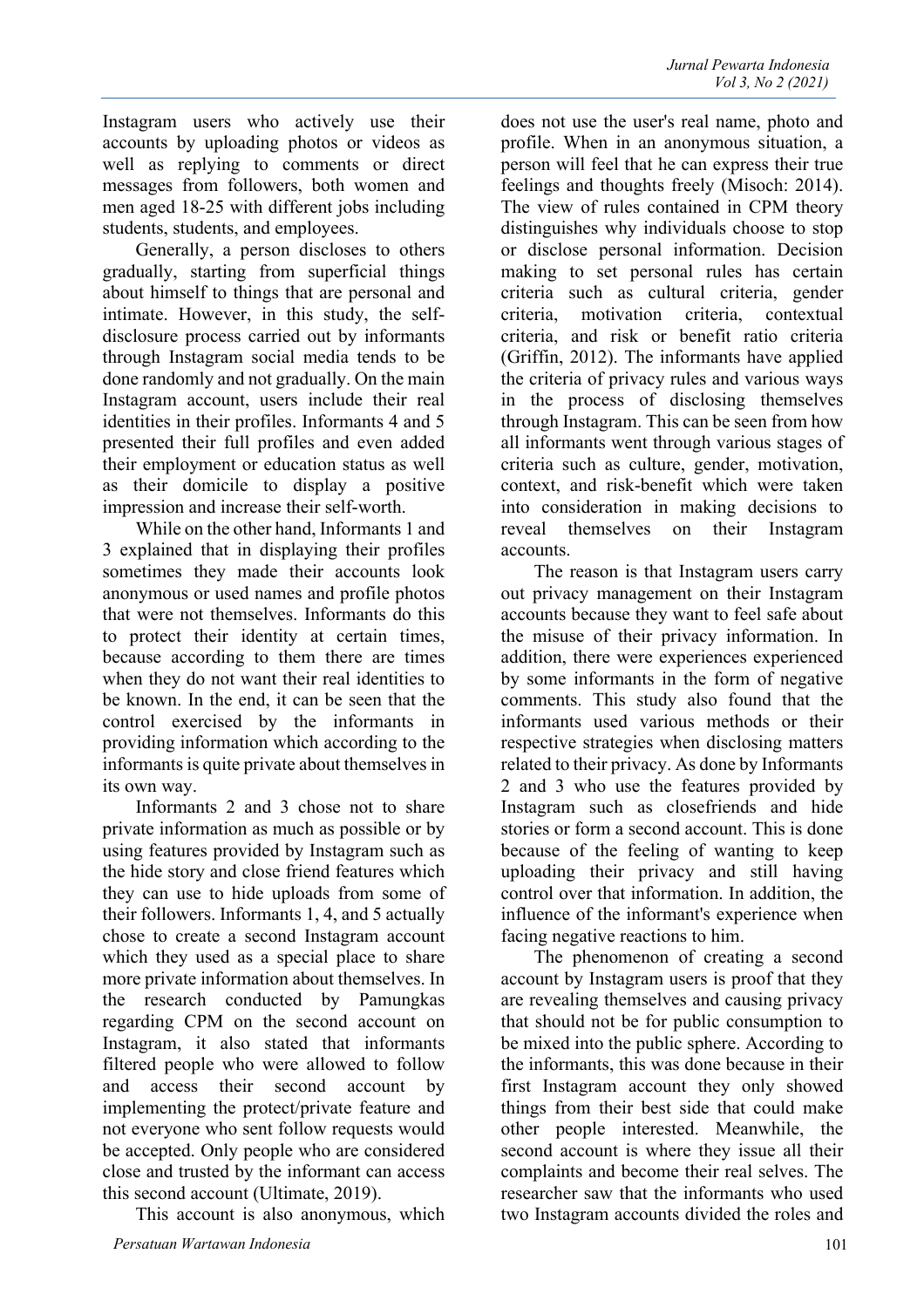differentiated the information they shared. In the first account they form the best self-image and the second account is used to be who they really are.

# *Discussion*

From the research analyzed, it can be explained that most users do not cover their identities such as names, photos, and profiles filled in according to their original data. However, this identity will be hidden at certain times. This can be done because they use CMC. Self-disclosure made on the main Instagram account focuses more on positive things to make people interested and like their uploads on Instagram. Users have different restrictions regarding the privacy they express on Instagram. In addition, they have different ways of disclosing their privacy. It can also be explained that the cultural components possessed by the informants and their environment affect the process of selfdisclosure through Instagram. In the research discussed, it is explained that the audience analyzed takes into account the risks and benefits they will experience when making disclosures through Instagram.

Privacy basically must be owned by all humans with different levels of disclosure. Some have a fairly open disclosure of private information, some are quite closed. So it is necessary to apply the theory of communication management privacy to be able to better control communicators in sharing messages, especially in the current digital era where virtual identities are increasingly easy to see and record. In addition, by controlling privacy on social media, especially Instagram, it is expected to reduce anxiety in sharing information that can cause privacy violations. Therefore, it is necessary to understand *communication management privacy* so that every communicator can have knowledge in the selection of privacy information boundaries on their respective social media.

Based on the analysis conducted, it shows that every Instagram social media user has different goals when using Instagram stories which are part of the internet itself. From different purposes, the informants also have different privacy management rules as well.

arrangement based on five CPM criteria such as risks and benefits, motivation, context, gender, and culture. On the other hand, the informants also have their own strategy in setting their privacy by utilizing the features provided in Instastory, namely the delete feature that can be used before the content disappears after 24 hours, and the close friend feature. This study also has limitations, including

They also do this privacy management

not all the results of the analysis data include what the majority of Instagram users' goals are for using the close friend feature. In future research, it is hoped that researchers can reach out to studies that have more diverse goals or focus on similar goals in more depth. In further research, the author hopes to explore more the application of *communication management privacy* theory to social media users, not only on Instagram. The author also hopes to increase the number of good informants, especially from the user side. This is expected to be able to find out in more *detail*  in the application of *communication management privacy* theory by communicators in the use of social media in this era of increasingly rapid technological development.

## **References**

- Alhabash, S., & Ma, M. (2017). A Tale of Four Platforms: Motivations and Uses of Facebook, witter, Instagram, and Snapchat Among College Students? Social Media and Society, 3(1).
- Beldad, A., Jong, M. De, Steehouder, M., Beldad, A., & Jong, M. De. (2011). The Information Society: An International Journal A Comprehensive Theoretical Framework for Personal Information-Related Behaviors on the Internet A Comprehensive Theoretical Framework for Personal Information – Related Behaviors on the Internet. January 2015, 37–41.
- Burgoon, JK, Parrott, R., Le Poire, BA, Kelley, DL, Walther, JB, & Perry, D. (1989). Maintaining and restoring privacy through communication in different types of relationships. Journal of Social and Personal Relationships, 6(2), 131–158.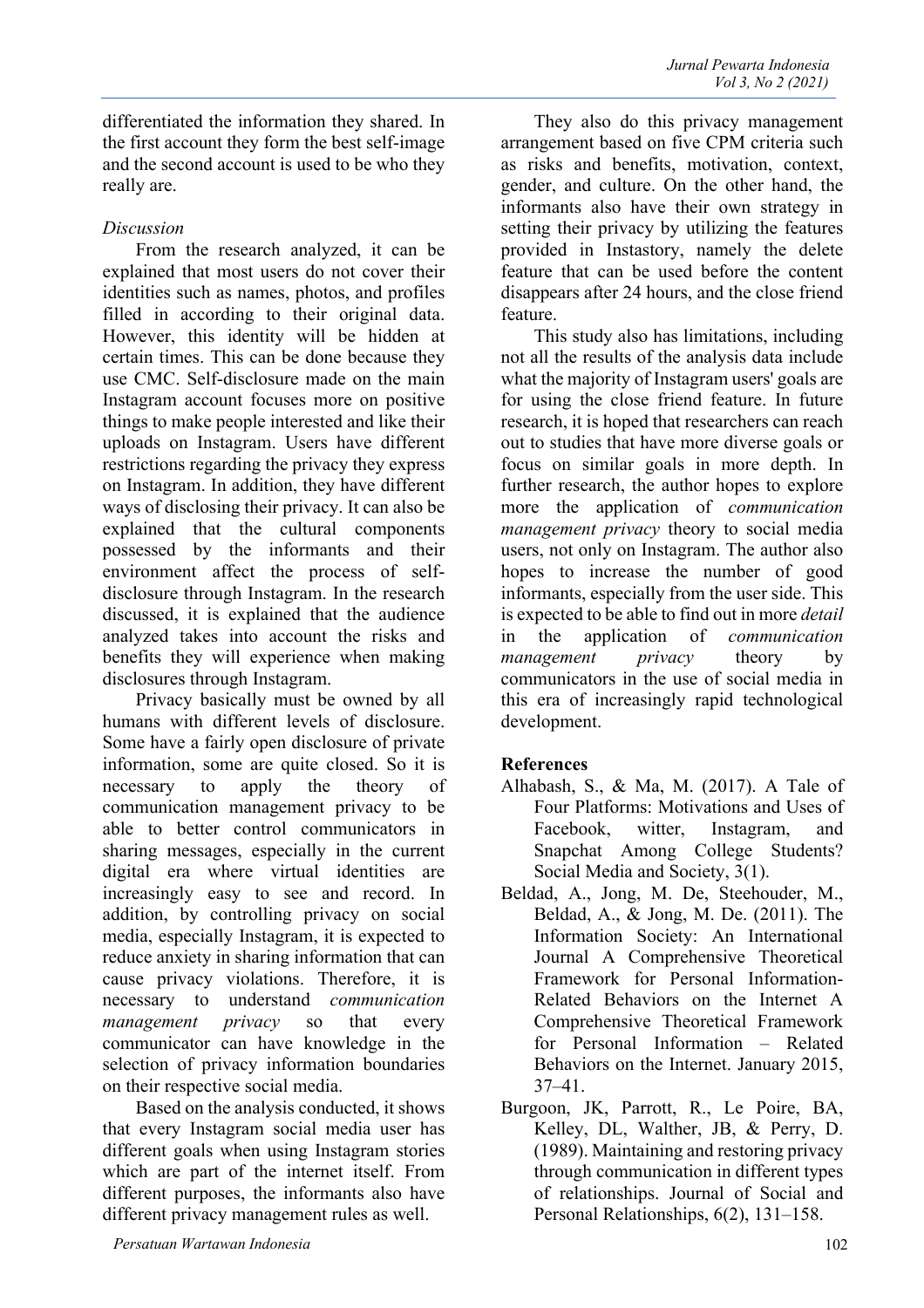- Child, JT, Duck, AR, Andrews, LA, Butauski, M., & Petronio, S. (2015). Young Adults' Management of Privacy on Facebook with Multiple Generations of Family Members. *Journal of Family Communication,* 15(4), 349–367. https://doi.org/10.1080/15267431.2015.1 076425.
- Child, JT, & Petronio, S. (2011). Unpacking the paradoxes of privacy in CMC relationships: The challenges of blogging and relational communication on the internet. Computer-Mediated Communication in Personal Relationships, February, 21–40.
- De Wolf, R. (2019). Contextualizing how teens manage personal and interpersonal privacy on social media. New Media & Society, 146144481987657. https://doi.org/10.1177/14614448198765 70
- De Wolf, R., & Pierson, J. (2014). Who's my audience again? Understanding audience management strategies for designing privacy management technologies. *Telematics and Informatics,* 31(4), 607– 616.
- Denzin, Norman K. & Yvonna S. Lincoln. (2009). *Handbook of Qualitative Research.* trans. Dariyatno et al. Yogyakarta: Student Library.
- Devito, J. A. (2012). *The Interpersonal Communication*. New York: Addison Wesley Logman Inc.
- Gross, R., Acquisti, A., & Heinz, HJ (2005). Information revelation and privacy in online social networks. WPES'05: Proceedings of the 2005 ACM Workshop on Privacy in the Electronic Society, 71– 80.
- Griffin, E. (2012). *In A First Look at Communication Theory* Eight Edition. America: McGrew Hills.
- Hollenbaugh, EE (2019). Privacy Management Among Social Media Natives: An Exploratory Study of Facebook and Snapchat. Social Media and Society, 5(3).
- Jones, E.E (1990). *Interpersonal Perception*. New York: WH Freeman.
- Kuswarno, E. (2009). *Communication Research Methods: Phenomenology,*

*Conceptions, Guidelines and Example of His Research*, Widya Padjajaran UII Central Library.

- Littlejohn, S. W & Karen A. Foss. (2009). *Communication Theory*, Jakarta: Salemba Humanics.
- Sugiyono. (2010). *Educational Research Methods Quantitative, Qualitative, and R&D Approaches*. Bandung: Alphabeta
- Tubbs, S.L & Sylvia, M. (2005). *Human Communication*: Contexts of Communication, Editor Deddy (A Narrative Study of Author Status on Facebook, Communication Studies, Faculty of Social and Political Sciences, University of Indonesia: Jakarta.
- Finn, R & Wright, David & Friedewald. (2013). *Seven types of privacy. European Data Protection: Coming of Age*, 3-32.
- Jones, Edward & Pittman, Thane. 1982. *Toward a General Theory of Strategic Self Promotion. Psychological Perspectives on the Self.* 1(9). 231-262.
- Liu, Z., & Wang, X. (2018). How to regulate individuals' privacy boundaries on social network sites: A cross-cultural comparison. Information and Management, 55(8), 1005– 1023. https://doi.org/10.1016/j.im.2018.05.006
- Lin, R & Sonya, U. (2017). *Self-disclosure on SNS:* Do Disclosure Intimacy and Narrativity Influence Interpersonal Closeness and Social Attraction? *Computers in Human Behavior,* 70, 426- 436.
- Mahardika, RD & Farida, F. 2019. Self-Disclosure on Instagram Instastory. *Study Journal Communication,* 3(1), 101 -117.
- Masur, P. K & Michael, S. (2016). *Disclosure Management on Social Network Sites: Individual Privacy Perceptions and Use*
- Oktarina, Y., & Abdullah, Y. (2017). *Communication in Theory and Practice Perspective*. Yogyakarta: Depublish.
- Pamungkas, IR, & Lailiyah, N. (2019). Self Presentation of Two Instagram Account Owners on Account Main and Alter Accounts*. Online Interaction*, 371-376.
- Petronio, S. (2013). Brief Status Report on Communication Privacy Management Theory. *Journal of Family Communication,* 6-14.